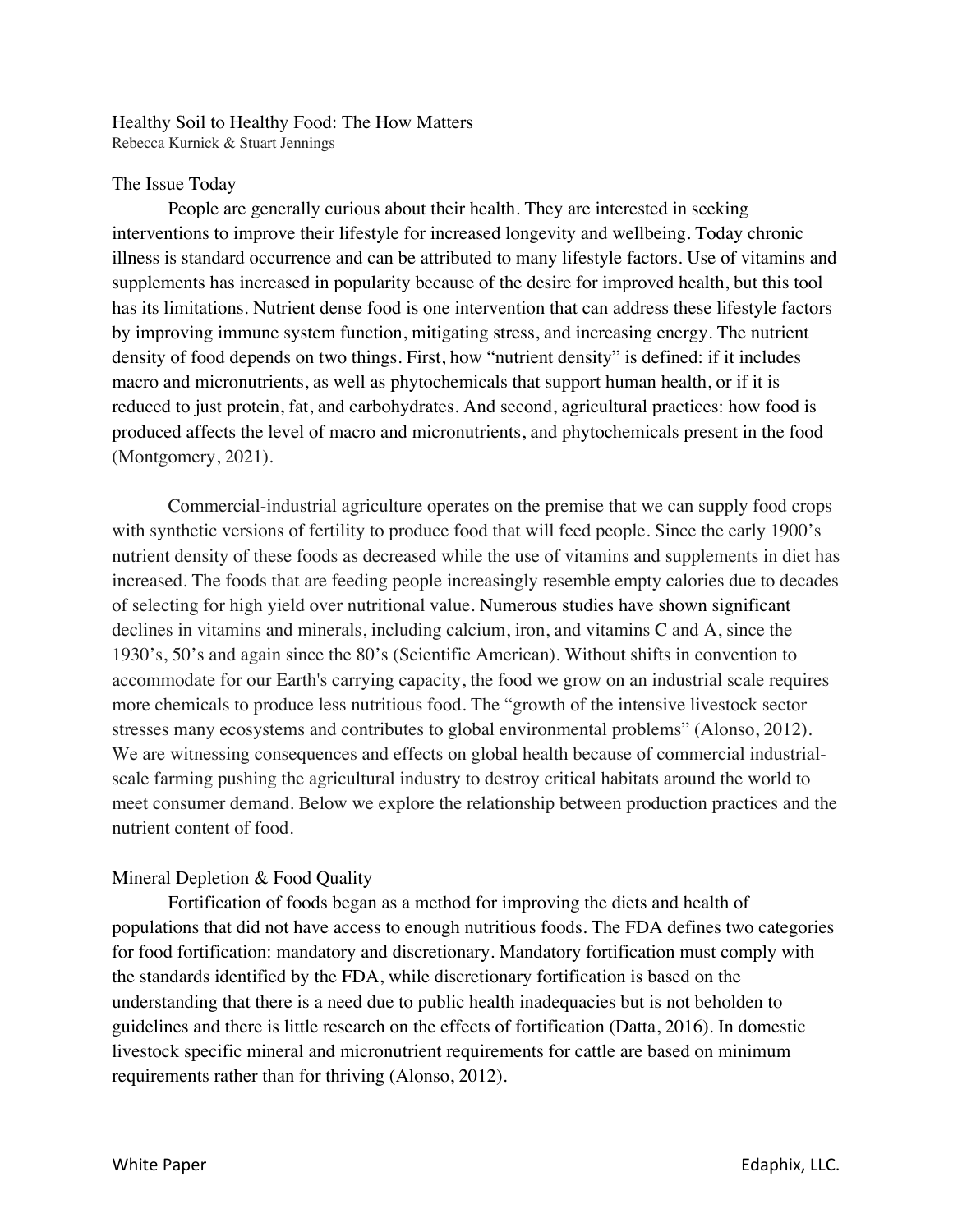The basic building blocks of human nutrition are protein, carbohydrates, and fats. The rise in supplement use over the last century has benefited the overall health of the population, however, broad use of supplements outside of addressing specific needs has had deleterious effects due to consumption of nutrients above recommended and required levels causing imbalances with the body's own regulatory metabolic processes (CDC). For example, "vitamin B12 deficiency can be masked by excessive supplemental folic acid intake, and chronic excessive intake of supplemental zinc can reduce the absorption of copper and iron, leading to anemia, bone abnormalities and cognitive deficits" (Datta, 2016). Likewise, high heavy metals in livestock mineral supplements can lead to toxicities that affect productivity and overall wellbeing (Alonso, 2012) supporting the argument that agricultural practices that promote soil and plant health are also critical for improved forage and livestock health. An assessment of the changes in food composition for 43 garden crops from 1950 to 1999 showed "statistically reliable" decreases in levels of Ca, Fe, and P (Davis, 2004). Noting also that variability in data from other nutritional markers, including amino acids, could be attributed to soil type, "changes in storage and maturity at harvest", illuding to broader changes in how food is handled affecting the nutritional value.

#### Implications of Agriculture

A definition for sustainable agriculture that spans agricultural philosophies is ambiguous and hard to pin down. According to the USDA, "sustainable agriculture frequently encompasses a wide range of production practices, including conventional and organic". Ultimately producers and professionals agree that sustainable agriculture should improve the quality of life for communities, support ecologically sound practices and support viable local economies. We have seen a surge in the adoption of this approach in the last few decades. Today, the buzz is around "regenerative agriculture", a system of farming principles and practices that increases biodiversity, enriches soils, improves watersheds, and enhances ecosystem services. Practices such as this support the exchange of macro and micronutrients between plants and soil and an environment that allows plants to develop higher levels of phytochemicals. This facilitates resilience in the plant community and in the health of the people and animals that consume them.

By supporting the mineral density of feed and forage through addressing full spectrum soil and plant health excessive mineral supplementation can be mitigated. As well, operating in a less intensive, more regenerative system allows these minerals and nutrients to be recycled through the soil resulting in the added benefit of reducing supplementation needs over time. Because trace minerals in the soil are not always available to plants supporting the soil biology is necessary for the exchange of nutrients and minerals in the rhizosphere, as demonstrated by a recent study (Montgomery, 2022) comparing regenerative versus conventionally managed fields.

Comparison of nutrient content of individual crops over time is tough to measure due to the variability of analysis, soil conditions, growing practices, and different cultivars leading to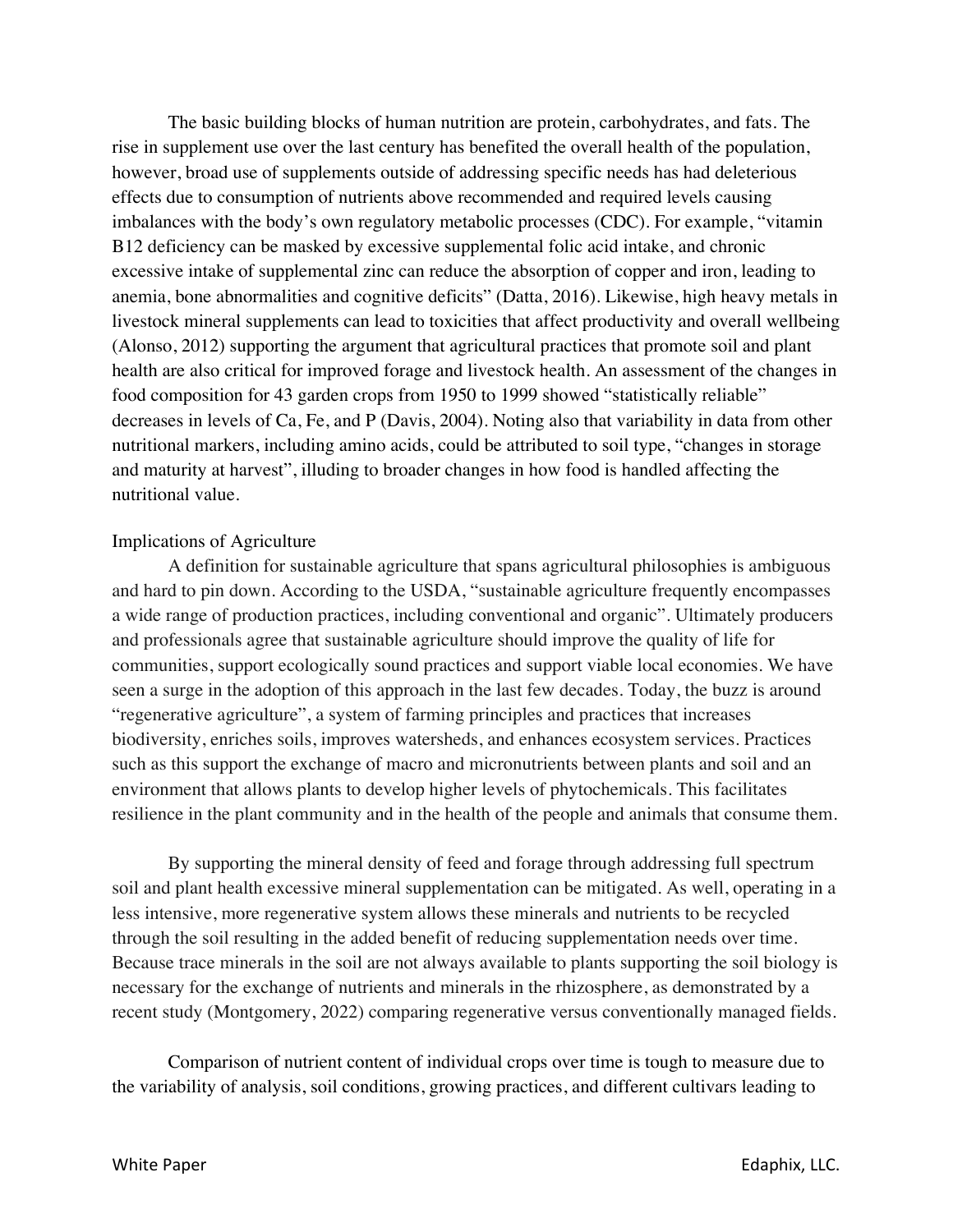limitations in statistical significance, however significant changes have been seen when looking broadly at food groups (Marls, 2017). It has been documented that nitrogen fertilizers "reduce phytochemical production related to plant defense, like the phenolic compounds in foliage" (Montgomery, 2021). Through numerous studies it is now widely accepted that agricultural practices that promote soil and plant health without the use of synthetic inputs leads to healthier food (Mie, 2017) (Montgomery 2021, 2022) (Davis, 2004).

### Parting Message

The way food is produced matters to the overall nutritional value. As with applying fertility in agriculture, food fortification and dietary supplementation is successful and positive when applied to specific conditions, whereas broad, non-specific application can have harmful effects to human health and the environment. Nutrient content of food has decreased overtime with conventional-industrial agriculture. Edaphix employs full spectrum fertilization strategies with the dual benefit of discouraging weeds and creating nutrient dense biomass and food. Growing awareness of the "importance of soil ecology and the diversity and abundance of soil life is reshaping agronomic thought to embrace enhancing and sustaining soil health as a fundamental agronomic goal" (Montgomery, 2021). While there is much variability across production studies show that using regenerative practices increases the amount of organic matter and builds topsoil in both small-scall vegetable farming and large-scale crop production. This increased organic matter facilitates greater nutrient cycling and plant-soil interactions resulting in higher mineral and nutrient content in food. In livestock production, regenerative practices mean higher quality forage, increased carbon cycling, and reduced use of antibiotics. These findings have implications for global health of people, communities, and the climate. With "the lifesustaining properties of trace minerals in foods consumed by humans and the associated possibilities for enhancing both functional and market value by changing methods of food production" (Alonso, 2012), we should strive for a system of farming principles and practices that increases biodiversity, enriches soils, improves watersheds, and enhances ecosystem services.